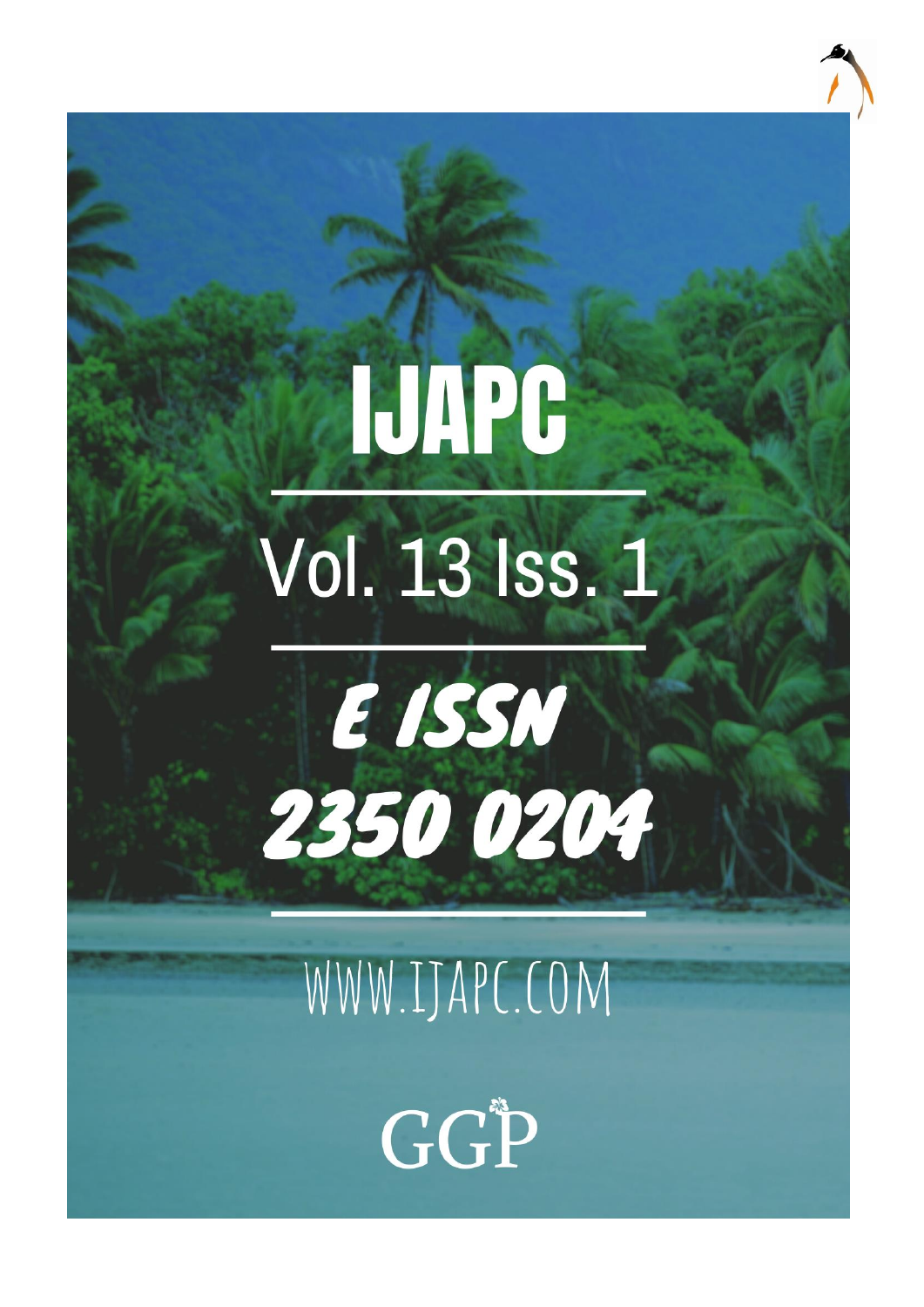

# **Int J Ayu Pharm Chem**

REVIEW ARTICLE www.ijapc.com

**e-ISSN 2350-0204**

# **The Saga of Silver from Argentum to Silver Nanoparticles**

Kamath M\*

\*Division of Ayurveda, Centre for Integrative Medicine and Research (CIMR), Manipal Academy of Higher Education, Manipal, KA, India

# **ABSTRACT**

Rajata is kept in Loha Varga in Indian alchemy, the silver most commonly used for various properties are whiter and bright whereas Agrahya Rajata becomes yellowish red, rough and light. The use of metallic silver is an antimicrobial agent has long been recognized.

Silver yields two key benefits: (i) they are broad-spectrum antibiotics (ii) At the nanoscale, silver exhibits unusual unfamiliar physical, chemical and biological attributes. Nanosilver means which are very minute then 100 nm and comprise of 15-20,000 silver atoms.

Due to its antimicrobial property, nanosilver coatings using in special kinds of garments and coatings on different implants. NS Nano Silver has possessed anti-inflammatory activity and helps in the management of healing process of the wound, Nanosilver can be used manufacturing in better dressings for wounds, burns which helps in the rapid healing or repair of damaged cell process during wound.

# **KEYWORDS**

*Rajata, Nanoparticle, Silver*



\_\_\_\_\_\_\_\_\_\_\_\_\_\_\_\_\_\_\_\_\_\_\_\_\_\_\_\_\_\_\_\_\_\_\_\_\_\_\_\_\_\_\_\_\_\_\_\_\_\_\_\_\_\_\_\_\_\_\_\_\_\_\_\_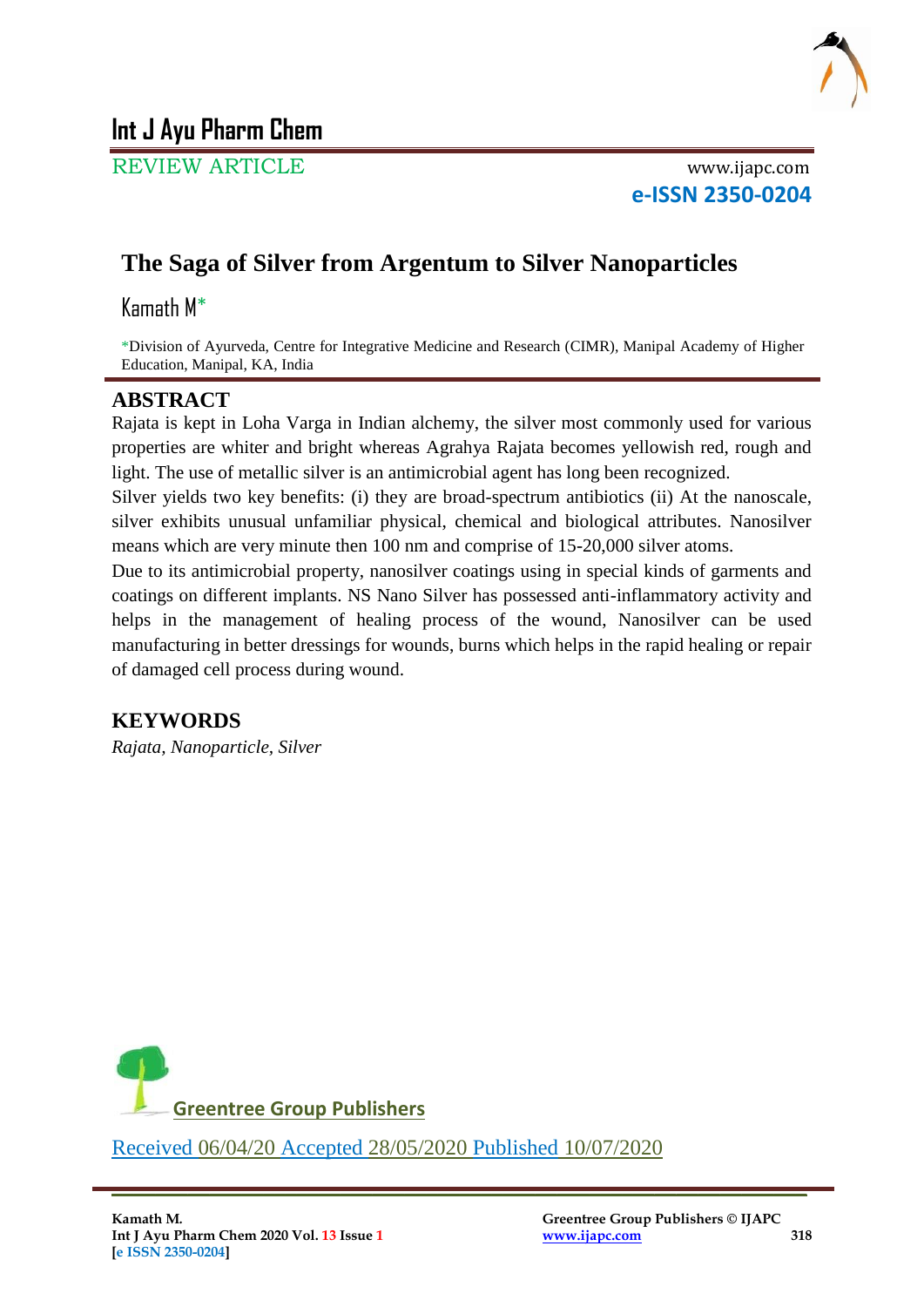

#### **INTRODUCTION**

Rajata is known as silver. A detailed description of Rajata you will get it in Rasa Shastra (Indian alchemy), proper use of Rajata both for utensils and medicine started only after the medieval period of Rasa Shastra. After analyzing the available books . , Rajata can be described as below: Group-? Rajata is kept in Loha Varga in Indian alchemy, based on quality, silver is of superior and inferior quality. Good quality Raiata is heavy, smooth, soft and white like Shankha or moon. After cutting and heating it should be clear, non-brittle, white and solid. It bears heat and hammering whereas inferior quality Rajata breaks with cracks and looks hard. In the intense fire, The silver most commonly used for various properties are more white and bright whereas Agrahya Rajata becomes yellowish red, rough and light.

The use of metallic silver is one of the antimicrobial agent has long been recognized<sup>1,2</sup> Silver mainly processes two key benefits:

- 1) broad-spectrum antibiotics and
- 2) still allied with drug resistance

3). Its usage can afford a novel therapeutic property scar wound healing<sup>3</sup> it was observed that the antibacterial The activity of antibiotics like penicillin G, amoxicillin, erythromycin, clindamycin<sup>4</sup>.

Diluted silver nitrate solution is was used

 $\mathcal{L}_\mathcal{L}$  , and the contribution of the contribution of the contribution of the contribution of the contribution of the contribution of the contribution of the contribution of the contribution of the contribution of

subsequently during  $19<sup>th</sup>$  century period in the management of infections and burns earlier even before the introduction of silver sulphadiazine cream  $5$ . It is observed that Silver-coated coverings have been proved to be active at killing a broader range of bacteria than the cream base, and they cause not as much of irritating in comparison to silver nitrate solution tolerated <sup>6</sup>.

Silver-coated dressings are used comprehensively in the treatment of the wound, especially burn wounds  $7,8$ , chronic leg ulcers<sup>9</sup>, diabetic wounds<sup>10</sup> and traumatic injuries. These coverings differ in containing compounds to sustained silverion release preparation $11$  and silver-based crystalline nanoparticles<sup>12</sup>. The practice of these combinations and we have to focus on the mechanisms of silver resistance <sup>13</sup>.

It is observed that the benefit of Ag Silver use is having narrow side effects of adverse effect, And it can be resolved with cessation of therapy<sup>14,15</sup>. The antibacterial commonly available bacterial stains silver-coated dressings were equated against burn-wound pathogens likely MRSA, E. faecalis, P. aeruginosa, E. coli, E.cloacae, P. vulgaris, A. baumannii and BM4454, using a broth culture method. The rapidity demolishing these pathogens evaluated.<sup>17</sup> During  $1000$ B.C., the antimicrobial attributes of silver in rendering potable drinking water were cherished $16.17$ .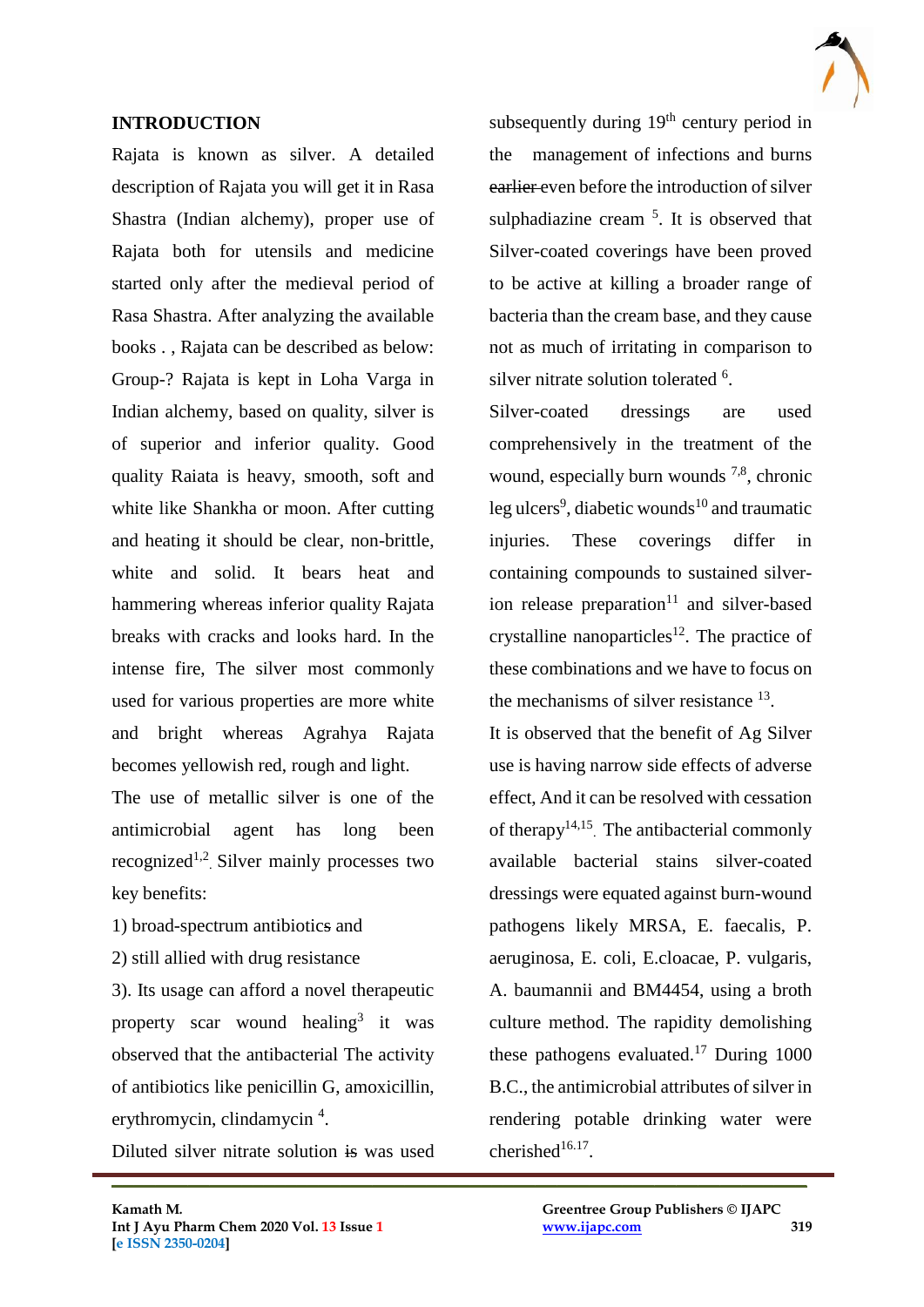As a metal, silver is relatively inert and is poorly absorbed by mammalian or bacterial cells. However, in the occurrence of wound fluids or other secretions, it easily ionizes and converts highly reactive in binding to proteins and cell membranes<sup>20</sup>. Like to other heavy metals, silver is toxic to microorganisms by poisoning as it poisons the respiratory enzymes and constituents of the microbial electron transport system, it also damages some DNA function 21,22 . The greatest important nanoproduct is nanosilver. Nanosilver means which are smaller than 100 nm and contain 20-15,000 silver atoms.

At the nanoscale, silver exhibits unusual unfamiliar physical, chemical and biological attributes. Due to its antimicrobial property, nanosilver coatings are useful in various types of cloths, useful in different kinds of implants. NS has possessed anti-inflammatory activity and helps in wound healing, wound dressings and burns $^{23,24,25}$ .

It is observed that the experimental woundhealing properties of silver nanoparticles in a wound healing observed that it results in the speedy recovery and better-quality cosmetic look occur in a dose-dependent way<sup>26</sup>. And it is observed that silver nanoparticles (AgNPs) have the potency to enhance wound healing by accelerating re-epithelization and enhanced variation of

 $\mathcal{L}_\mathcal{L}$  , and the contribution of the contribution of the contribution of the contribution of the contribution of the contribution of the contribution of the contribution of the contribution of the contribution of

fibroblasts. However, the working mode of AgNPs in repairing skin is unknown.

So AgNPs were mainly held responsible management of collagen and causes the wound healing process  $^{27}$ . The human body has many systems one among is a female genital tract. A way of entry of potential nanosilver has been fused into maternal hygiene products<sup>28,29,30</sup>, nanoparticles Here may undergo various processes like binding and react with proteins, phagocytosis, clearance etc.

While these nanoparticles can stimulate a spectrum of tissue responses such as cell generation and activation of reactive oxygen species (ROS), inflammation and cell death $31$  done based on various techniques used in the manufacture of these textiles are called "smart textiles" It is observed that Intradermal nanoparticles have the ability to enter the subcutaneous lymphatics $32$  While Injured skin also permits these micron-sized particles to help to improve the dermis and local lymph nodes<sup>33</sup>.

Dressings and bandages coated with silver nanocrystallites are good for inhibition of skin sepsis-like burns and DVT, or Diabetic ulcers. Nanoparticles to enter through meet halfway skin barrier and increase access to the dermal capillaries. Absorption of nanosilver into the circulation has been indicated. Despite experimental and clinical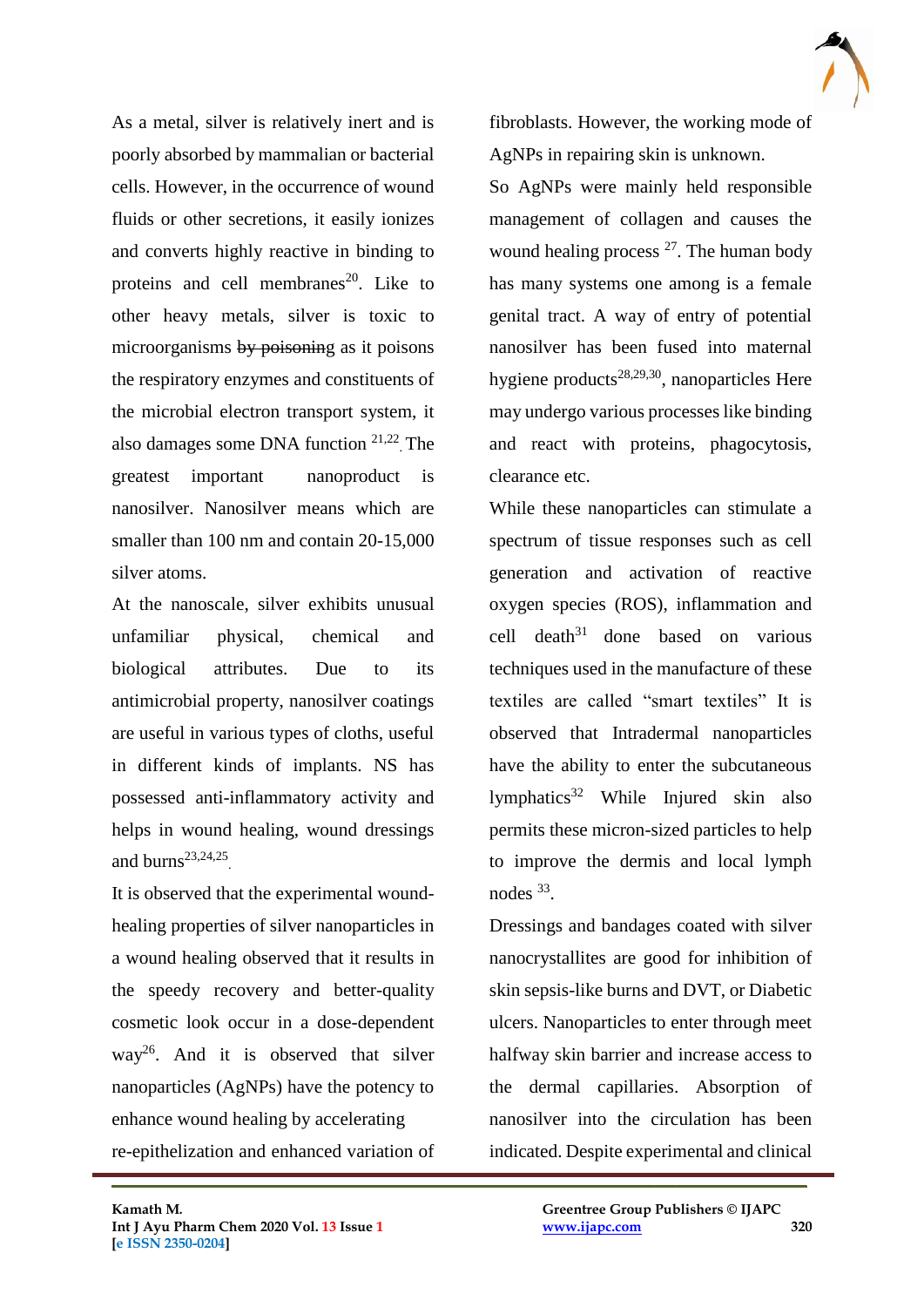

studies endorsing the dermal biocompatibility of nano silver-based dressings 34,35,36, these obvious differences might be attributable to the difference in experimental conditions and techniques working. Thus, the establishment of a set of integrated and standardized evaluation protocols is necessary.

It is revealed that Genotoxity observed in fast growth in the use of silver nanomaterials metal in those using consumer silver nanoparticle products and biomedical applications resulted in increased exposure to humans and the environment $37$ .

# **DISCUSSION**

Modern literature of silver was also reviewed. The Latin name of silver i.e. Argentum gives the meaning white and shining; this supports the appearance of silver as lustrous white metal.

The modern usage of silver is also a precious metal in jewellery. It is also used to prepare medals and high-end musical instruments, in photography, electronics, in nuclear reactors and as a catalyst. Apart from this, medical use of silver is gaining popularity. Its old use was in dentistry as a dental filling.

Now after the extensive research antimicrobial effect of silver ions,

 $\mathcal{L}_\mathcal{L}$  , and the contribution of the contribution of the contribution of the contribution of the contribution of the contribution of the contribution of the contribution of the contribution of the contribution of

nanoparticles and silver compound has been established. Hence it is being used in clothing, wound dressings etc. Septicemia main cause of people died from burns and diabetic wounds. The US Centers for Disease Control have forecast more deaths from antimicrobial-resistant bacteria t by 2050.

Silver nanoparticles are metal-based nanoparticles and are appreciated for their excellent antimicrobial properties. However, recently some disadvantages were observed in case of fighting infections, such as bacterial resistance. This analysis best part of the treatment tactics of using wound management and finally genotoxicity.

### **CONCLUSION**

Silver (Rajatha) one of the most ancient and noble metal explained in Indan alchemy its ideal form for internal administration is Calcinated silver (rajatha bhasma). Silver ions, silver nanoparticles and silver compounds have indicated the antimicrobial effect. Alcoholic extract of rajatha bhasma was formed to be most useful in all types of bacterial strain studied like Escherichia coli, Pseudomonas aeruginosa, Staphylococcus aureus and Candida albicans. However, Candida albicans remain resistant against all the test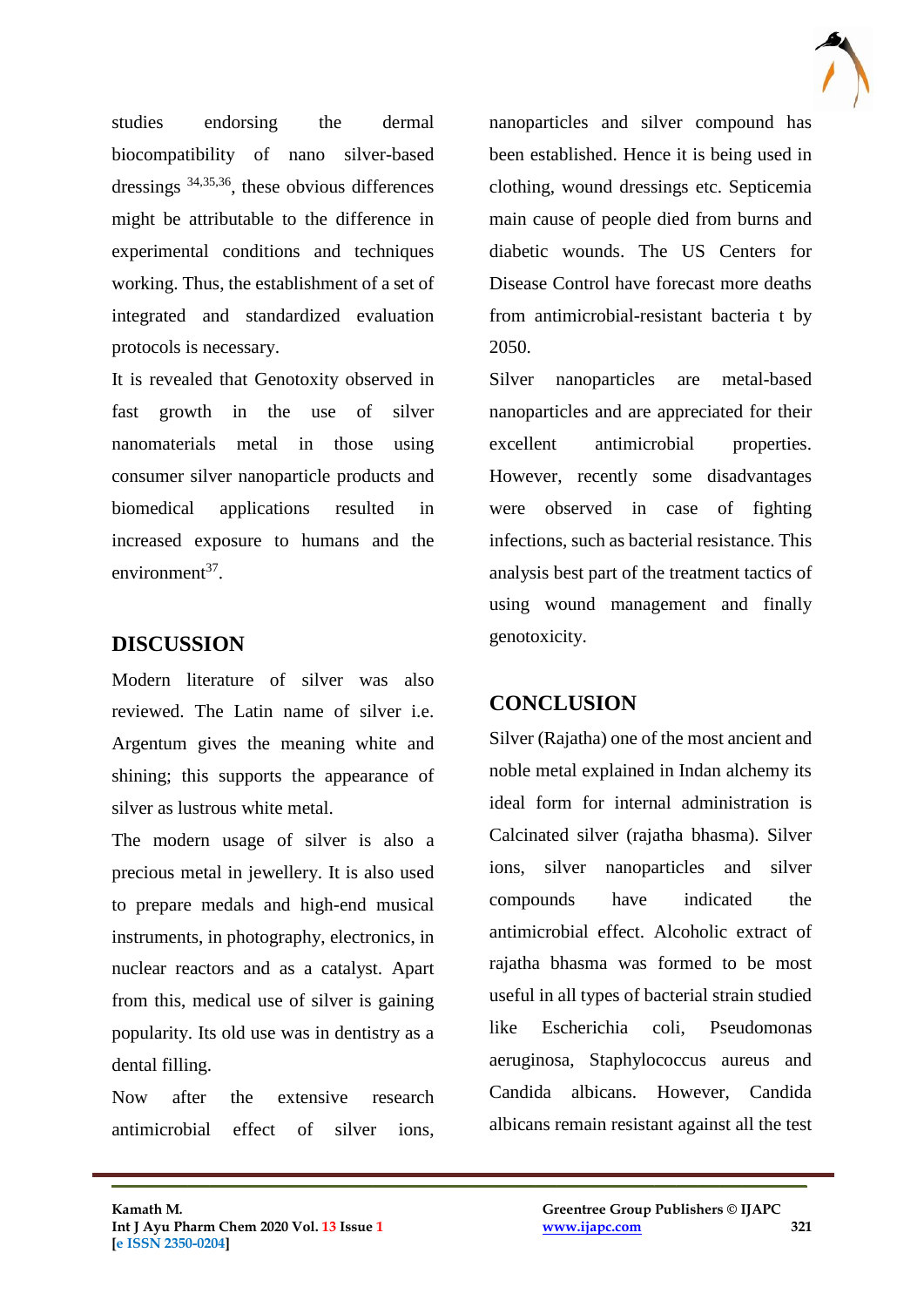

drug samples used. In conclusion, silver one of the noble metal .further studies are required to expose its qualities.

 $\mathcal{L}_\mathcal{L}$  , and the contribution of the contribution of the contribution of the contribution of the contribution of the contribution of the contribution of the contribution of the contribution of the contribution of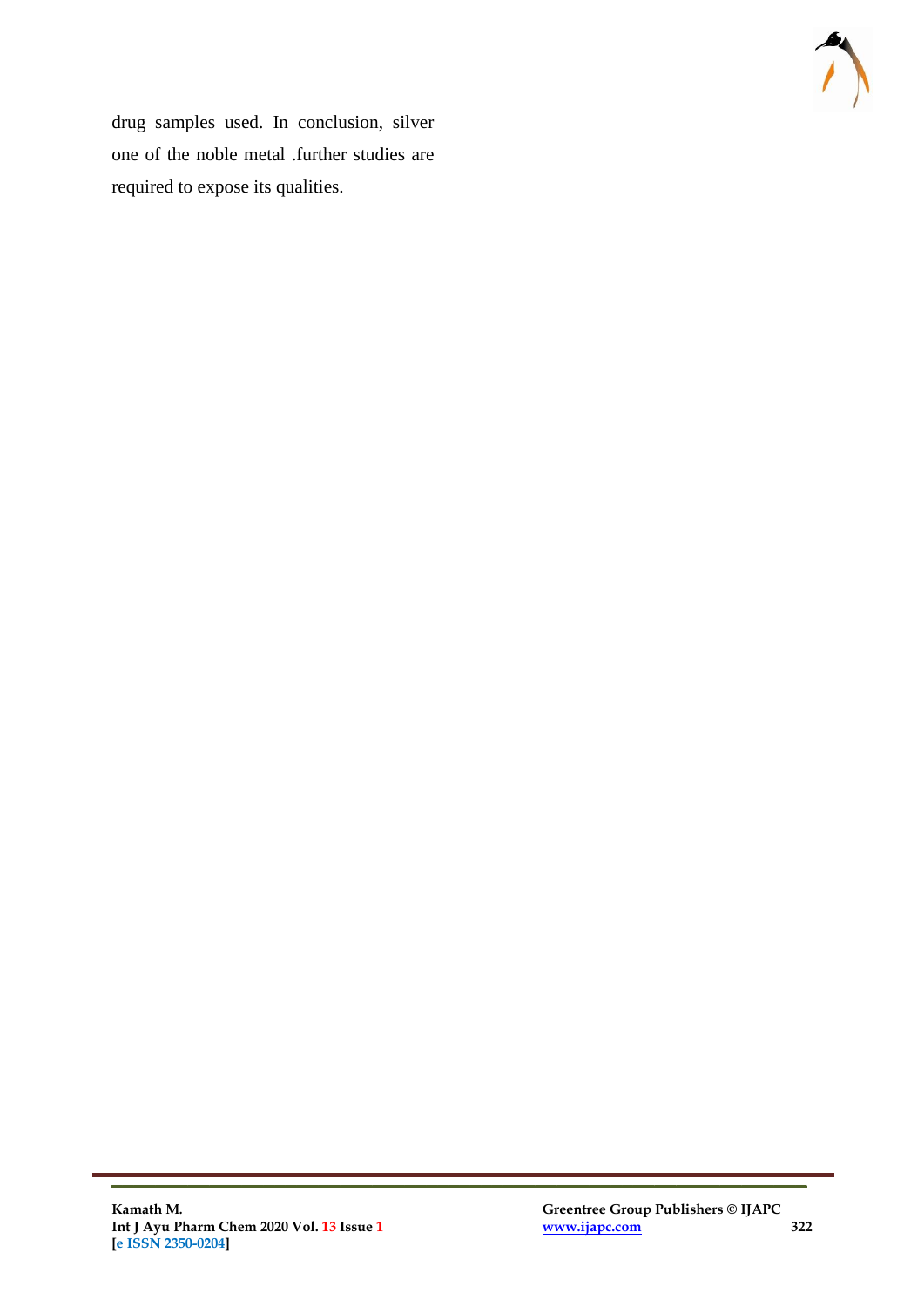

#### **REFERENCES**

1. Klasen, H. J. (2000). A historical review of the use of silver in the treatment of burns.

II. Renewed interest for silver. Burns, 26(2), 131-138.

2. Lansdown, A. B. (2002). Silver I: its antibacterial properties and mechanism of action. Journal of wound care, 11(4), 125- 130.

3. Lansdown, A. B. (2002). Silver I: its antibacterial properties and mechanism of action. Journal of wound care, 11(4), 125- 130.

3. Tian, J., Wong, K. K., Ho, C. M., Lok, C. N., Yu, W. Y., Che, C. M., ... & Tam, P. K. (2007). Topical delivery of silver nanoparticles promotes wound healing.ChemMedChem: Chemistry Enabling Drug Discovery, 2(1), 129-136.

4. Rai, M., Yadav, A., & Gade, A. (2009). Silver nanoparticles as a new generation of antimicrobials.Biotechnology advances, 27(1), 76-83.

5. Fox, C. L. (1968). Silver sulfadiazine-a new topical therapy for pseudomonas in burns: therapy of pseudomonas infection in burns. Archives of surgery, 96(2), 184-188. 6. Wright, J.B., Lam, K., & Burrell, R. E. (1998). Wound management in an era of increasing bacterial antibiotic resistance: a role for topical silver treatment. American journal of infection control, 26(6), 572-577.

7. Ross, D., Phipps, A., & Clarke, J. (1993). The use of cerium nitrate-silver sulphadiazine as a topical burns dressing. British journal of plastic surgery, 46(7), 582-584.

8. Caruso, D. M., Foster, K. N.,Hermans, M. H., & Rick, C. (2004). Aquacel Ag® in the management of partial-thickness burns: results of a clinical trial. The Journal of burn care & rehabilitation, 25(1), 89-97.

9. Karlsmark, T., Agerslev, R. H., Bendz, S. H., Larsen, J. R., Roed-Petersen, J., & Andersen, K.E. (2003). Clinical performance of a new silver dressing, Contreet Foam, for chronic exuding venous leg ulcers. Journal of wound care, 12(9), 351-354.

10. Hilton, J. R., Williams, D. T., Beuker, B., Miller, D. R., & Harding, K. G. (2004). Wound dressings in diabetic foot disease. Clinical infectious diseases, 39(Supplement\_2), S100-S103.

11. White, R. J. (2001). An historical overview of the use of silver in wound management. British Journal of Nursing, 10(Sup4), S3-S8.

12. Klaus, T., Joerger, R., Olsson, E., & Granqvist, C. G. (1999). Silver-based crystalline nanoparticles, microbially fabricated. Proceedings of the National Academy of Sciences, 96(24), 13611- 13614.

13. Silver, S. (2003). Bacterial silver

 $\mathcal{L}_\mathcal{L}$  , and the contribution of the contribution of the contribution of the contribution of the contribution of the contribution of the contribution of the contribution of the contribution of the contribution of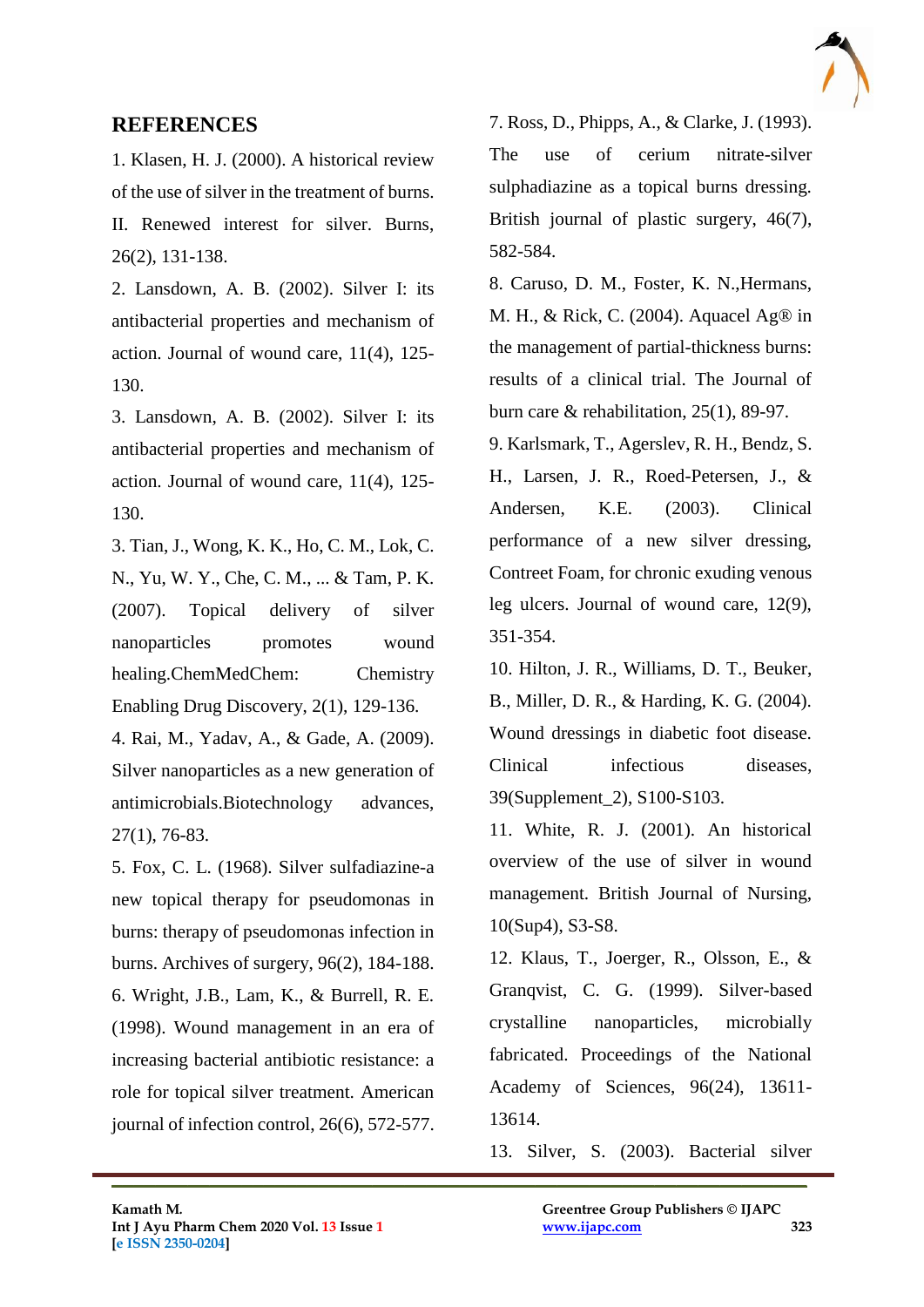

resistance: molecular biology and uses and misuses of silver compounds. FEMS microbiology reviews, 27(2-3), 341-353.

14. Lansdown, A. B.G. (2002). Silver 2: toxicity in mammals and how its products aid wound repair. Journal of wound care, 11(5), 173-177.

15. Marshall, J. P., & Schneider, R. P. (1977). Systemic argyria secondary to topical silver nitrate. Archives of Dermatology, 113(8), 1077-1079.

16. Ip, M., Lui, S. L., Poon, V. K., Lung, I., & Burd, A. (2006). Antimicrobial activities of silver dressings: an in vitro comparison. Journal of medical microbiology, 55(1), 59- 63.

17. A.D. Russell, W.B. Hugo;Antimicrobial activity and action of silver Prog Med Chem, 31 (1994), 351-370 18.J.W. Richard III, B.A. Spencer, L.F. McCoy Acticoat™ versus Silverlon®: the truth J Burns Surg Wound Care, 1 (2002), 11

20. Lansdown, A. B. (2010). Silver in healthcare: its antimicrobial efficacy and safety in use. Royal Society of Chemistry.

21. Choudhury, R., & Srivastava, S. (2001). Mechanism of zinc resistance in Pseudomonas putida strain S4. World Journal of Microbiology and Biotechnology, 17(2), 149-153.

22. Wright, J. B., Lam, K., & Burrell, R. E. (1998). Wound management in an era of

 $\mathcal{L}_\mathcal{L}$  , and the contribution of the contribution of the contribution of the contribution of the contribution of the contribution of the contribution of the contribution of the contribution of the contribution of

increasing bacterial antibiotic resistance: a role for topical silver treatment.American journal of infection control, 26(6), 572-577. 23. Atiyeh, B. S., Costagliola, M., Hayek, S. N., & Dibo, S. A. (2007). Effect of silver on burn wound infection control and healing: review of the literature. burns, 33(2), 139-148.

24. Chaloupka, K., Malam, Y., & Seifalian, A. M. (2010). Nanosilver as a new generation of nanoproduct in biomedical applications. Trends in biotechnology, 28(11), 580-588.

25 Tian, J., Wong, K. K., Ho, C. M., Lok, C.N., Yu, W. Y., Che, C. M., ... & Tam, P. K. (2007). Topical delivery of silver nanoparticles promotes wound healing. ChemMedChem: Chemistry Enabling Drug Discovery, 2(1), 129-136.

26. Kwan, K. H., Liu, X., To, M. K., Yeung, K. W., Ho, C. M., & Wong, K. K. (2011).

Modulation of collagen alignment by silver nanoparticles results in better mechanical properties in wound healing.Nanomedicine: Nanotechnology, Biology and Medicine, 7(4), 497-504.

27. Chen, X., & Schluesener, H. J. (2008). Nanosilver: a nanoproduct in medical application. Toxicology letters, 176(1), 1- 12.

28. Zhang, Y., Chen, F., Zhuang, J., Tang, Y., Wang, D., Wang, Y., ... & Ren, N. (2002). Synthesis of silver nanoparticles via